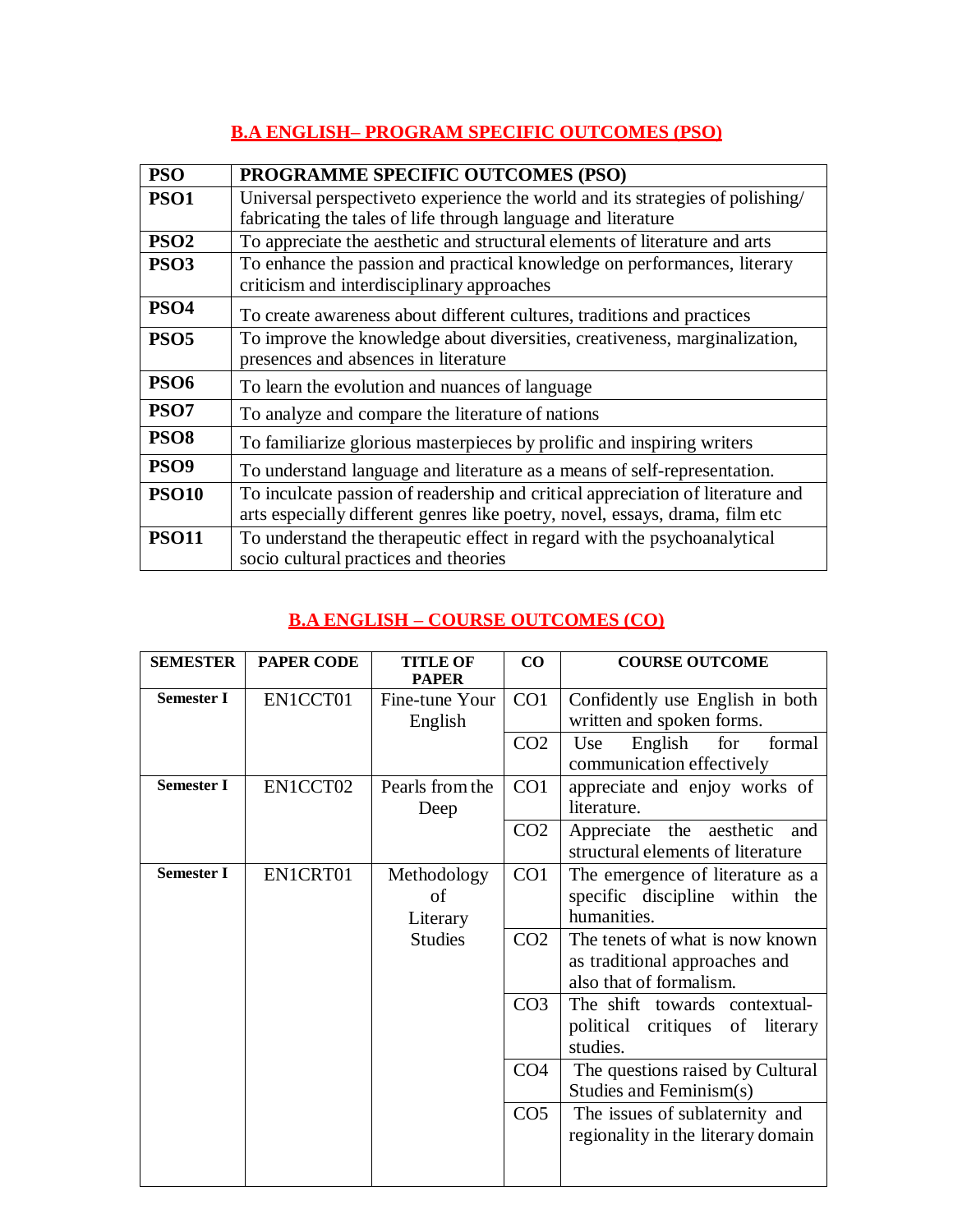| <b>Semester II</b>     | EN2CCT03 | <b>Issues</b>      | CO <sub>1</sub> | Identify<br>of<br>major<br>issues                       |
|------------------------|----------|--------------------|-----------------|---------------------------------------------------------|
|                        |          | <b>That Matter</b> |                 | contemporary significance                               |
|                        |          |                    | CO <sub>2</sub> | Respond<br>rationally<br>and                            |
|                        |          |                    |                 | positively to the issues raised                         |
|                        |          |                    | CO <sub>3</sub> | Internalise the values imparted                         |
|                        |          |                    |                 | through the excerpts                                    |
|                        |          |                    | CO <sub>4</sub> | Re-orient himself/<br>herself<br><b>as</b>              |
|                        |          |                    |                 | conscious, cautious, concerned,                         |
|                        |          |                    |                 | conscientious and concerned                             |
|                        |          |                    |                 | human being                                             |
|                        |          |                    | CO <sub>5</sub> | Articulate these values in error<br>free English        |
| Semester <sub>II</sub> | EN2CCT04 | Savouring the      | CO <sub>1</sub> | familiar<br>Become<br>with<br>the                       |
|                        |          | <b>Classics</b>    |                 | classics from various lands.                            |
|                        |          |                    | CO <sub>2</sub> | Understand the features that go                         |
|                        |          |                    |                 | into the making of a classic                            |
| <b>Semester II</b>     | EN2CRT02 | Introducing        | CO <sub>1</sub> | evolution<br>The<br>and<br>the                          |
|                        |          | Language and       |                 | differential traits of the English                      |
|                        |          | Literature         |                 | language till the present time.                         |
|                        |          |                    | CO <sub>2</sub> | The evolution of literature from                        |
|                        |          |                    |                 | antiquity to postmodern times.                          |
|                        |          |                    | CO <sub>3</sub> | The diversity of genres and                             |
|                        |          |                    |                 | techniques of representation and                        |
|                        |          |                    |                 | narration                                               |
|                        |          |                    | CO <sub>4</sub> | The links between literature and                        |
|                        |          |                    |                 | film as narrative expressions.                          |
|                        |          |                    | CO <sub>5</sub> | The emergence of British and                            |
|                        |          |                    |                 | American<br>Literature<br>through                       |
| <b>Semester III</b>    | EN3CCT05 | Literature and     | CO1             | diverse periods.<br>negotiations<br>of<br>The<br>subtle |
|                        |          | as Identity        |                 | Indigenous<br>and<br>Diasporic                          |
|                        |          |                    |                 | identities with-in Literature.                          |
|                        |          |                    | CO <sub>2</sub> | The fissures, the tensions and the                      |
|                        |          |                    |                 | interstices<br>present<br>in<br>South                   |
|                        |          |                    |                 | Asian regional identities.                              |
|                        |          |                    | CO <sub>3</sub> | The emergence of Life Writing                           |
|                        |          |                    |                 | and lternate/alternative/marginal                       |
|                        |          |                    |                 | identities                                              |
| <b>Semester III</b>    | EN3CRT03 | Harmony            | CO <sub>1</sub> | Familiar with varied prose styles                       |
|                        |          | of Prose           |                 | of expression.                                          |
|                        |          |                    | CO <sub>2</sub> | Aware of eloquent expressions,                          |
|                        |          |                    |                 | brevity and aptness of voicing                          |
|                        |          |                    |                 | ideas in stylish language                               |
| <b>Semester III</b>    | EN3CRT04 | Symphony           | CO <sub>1</sub> | understanding<br>of<br>the<br>An                        |
|                        |          | of Verse           |                 | representation<br>of poetry<br>in                       |
|                        |          |                    |                 | various periods of the English                          |
|                        |          |                    |                 | tradition.                                              |
|                        |          |                    |                 |                                                         |
|                        |          |                    |                 |                                                         |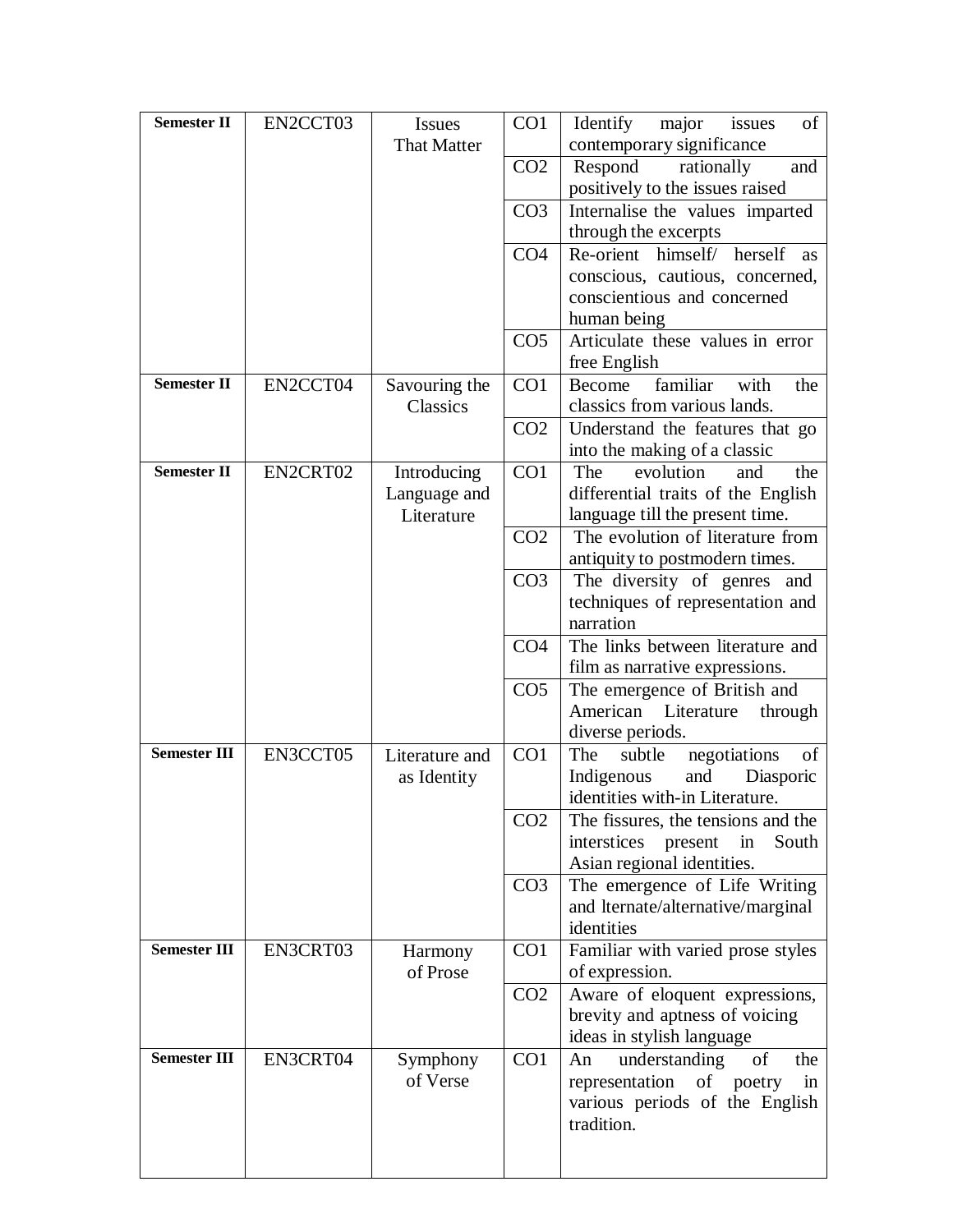|                     |          |                | CO <sub>2</sub> | An awareness of the emerging<br>aesthetic<br>cultural<br>and         |
|---------------------|----------|----------------|-----------------|----------------------------------------------------------------------|
|                     |          |                |                 | expressions that poetry.                                             |
| <b>Semester III</b> | EN3CMT03 | The Evolution  | CO1             | Give<br>the<br>learner<br>a                                          |
|                     |          | of             |                 | comprehensive overview of the                                        |
|                     |          | Literary       |                 | history of Britain and its impact                                    |
|                     |          | Movement       |                 | upon the rest of the world                                           |
|                     |          | The Shapers of | CO <sub>2</sub> | Enable<br>him<br>understand<br>to                                    |
|                     |          | Destiny        |                 | English literature in the light of                                   |
|                     |          |                |                 | historical events                                                    |
|                     |          |                | CO <sub>3</sub> | Analyse the manner in which a                                        |
|                     |          |                |                 | moulded<br>person is<br>by the                                       |
|                     |          |                |                 | historical events of his personal<br>and communal life               |
| <b>Semester IV</b>  | EN4CCT06 | Illuminations  | CO <sub>1</sub> | Maintain a positive attitude to                                      |
|                     |          |                |                 | life.                                                                |
|                     |          |                | CO <sub>2</sub> | Evaluate and overcome setbacks                                       |
|                     |          |                |                 | based on the insights that these                                     |
|                     |          |                |                 | texts provide.                                                       |
| <b>Semester IV</b>  | EN4CRT05 | Modes          | CO <sub>1</sub> | Comprehended the categories of                                       |
|                     |          | of Fiction     |                 | British and non-British short                                        |
|                     |          |                |                 | fiction, and also the novel as a                                     |
|                     |          |                | CO <sub>1</sub> | form of literary expression                                          |
| <b>Semester IV</b>  | EN4CRT06 | Language and   |                 | To show the various organs and<br>involved<br>in<br>the<br>processes |
|                     |          | Linguistics    |                 | production of speech, the types                                      |
|                     |          |                |                 | and typology of speech sounds,                                       |
|                     |          |                |                 | segmental &suprasegmental                                            |
|                     |          |                |                 | features of the English language,                                    |
|                     |          |                |                 | and transcription using IPA.                                         |
|                     |          |                | CO <sub>2</sub> | describe<br>To<br>explain<br>and                                     |
|                     |          |                |                 | morphological<br>processes<br>and                                    |
|                     |          |                | CO <sub>3</sub> | phenomena.                                                           |
|                     |          |                |                 | To show the various processes<br>involved in the generation of       |
|                     |          |                |                 | meaning                                                              |
|                     |          |                | CO <sub>4</sub> | To enhance students' awareness                                       |
|                     |          |                |                 | that natural language is structure                                   |
|                     |          |                |                 | dependent and generative and to                                      |
|                     |          |                |                 | develop their ability to observe,                                    |
|                     |          |                |                 | describe<br>and<br>explain                                           |
|                     |          |                |                 | grammatical processes and                                            |
| <b>Semester IV</b>  | EN4CMT04 | The Evolution  | CO <sub>1</sub> | phenomena.<br>Students will be competent to                          |
|                     |          | of Literary    |                 | understand literature against the                                    |
|                     |          | Movements:     |                 | backdrop of history.                                                 |
|                     |          | The Cross      | CO <sub>2</sub> | Students will be inspired<br>to                                      |
|                     |          | Currents of    |                 | contribute<br>dynamically<br>to                                      |
|                     |          | Change         |                 | historical and literary processes                                    |
|                     |          |                |                 |                                                                      |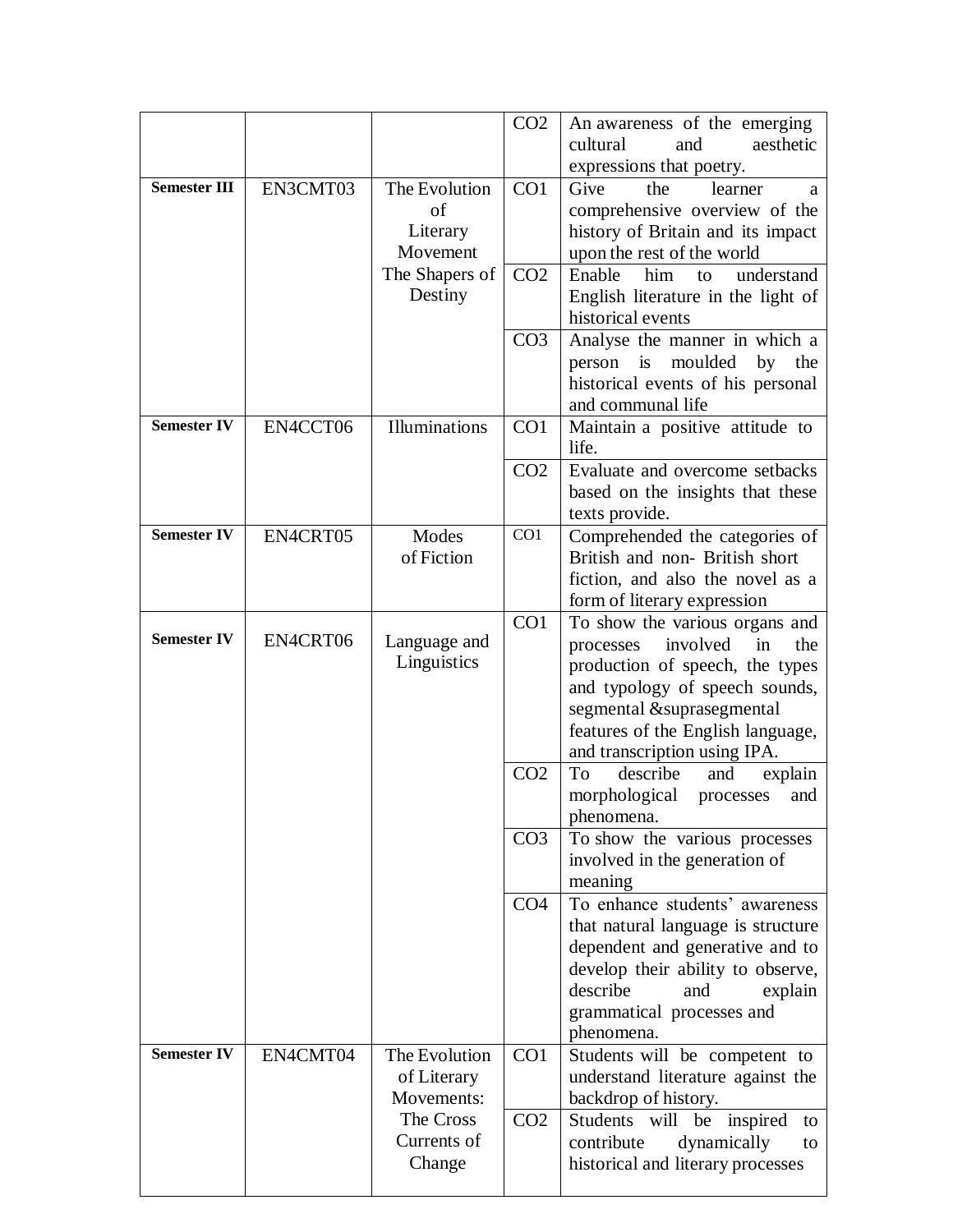| <b>Semester V</b>  | EN5CR07   | Acts on the           | CO <sub>1</sub> | Familiar with the works of the                              |
|--------------------|-----------|-----------------------|-----------------|-------------------------------------------------------------|
|                    |           | Stage                 |                 | playwrights<br>included<br>in<br>the                        |
|                    |           |                       |                 | course.                                                     |
|                    |           |                       | CO <sub>2</sub> | Informed about the broad genre-                             |
|                    |           |                       |                 | based nuances in the realm of                               |
|                    |           |                       |                 | drama                                                       |
|                    |           |                       | CO <sub>3</sub> | Able to appreciate and critique                             |
|                    |           |                       |                 | drama as an art form                                        |
| <b>Semester V</b>  | EN5CR08   | Literary              | CO <sub>1</sub> | Will have awareness about the                               |
|                    |           | Criticism             |                 | major developments in literary                              |
|                    |           | and Theory            |                 | criticism from the ancient times                            |
|                    |           |                       |                 | to the twentieth century.                                   |
|                    |           |                       | CO <sub>2</sub> | Will be initiated to the realm of                           |
|                    |           |                       |                 | literary<br>theory<br>and<br>major                          |
|                    |           |                       |                 | theoretical schools.                                        |
|                    |           |                       | CO <sub>3</sub> | Will have awareness about the                               |
|                    |           |                       |                 | chief strains of Indian literary                            |
|                    |           |                       |                 | criticism                                                   |
|                    |           |                       | CO <sub>4</sub> | Will be able to analyse short                               |
| <b>Semester V</b>  | EN5CR09   |                       | CO1             | poetical pieces critically<br>subtleflavours<br>The<br>that |
|                    |           | Writing<br>in English |                 | distinguish the Indian quotient in                          |
|                    |           |                       |                 | English writings from India                                 |
|                    |           |                       | CO <sub>2</sub> | The<br>different<br>that<br>concerns                        |
|                    |           |                       |                 | Indian English writers share,                               |
|                    |           |                       |                 | cutting across sub-nationalities                            |
|                    |           |                       |                 | and regionalities                                           |
|                    |           |                       | CO <sub>3</sub> | The <i>locus standi</i> of diasporic                        |
|                    |           |                       |                 | Indian writers                                              |
| <b>Semester V</b>  | EN5CREN01 | Environmental         | CO <sub>1</sub> | Develop a sense of awareness                                |
|                    |           | Science and           |                 | among the students about the                                |
|                    |           | Human Rights          |                 | environment and its various                                 |
|                    |           |                       |                 | problems.                                                   |
|                    |           |                       | CO <sub>2</sub> | Help the students in realizing the                          |
|                    |           |                       |                 | inter-relationship between man                              |
|                    |           |                       |                 | and environment and the                                     |
|                    |           |                       |                 | necessity to protect the nature                             |
|                    |           |                       |                 | and natural resources.                                      |
|                    |           |                       | CO <sub>3</sub> | Help the students in acquiring                              |
|                    |           |                       |                 | basic knowledge<br>the<br>about                             |
|                    |           |                       |                 | and the<br>social<br>environment                            |
|                    |           |                       |                 | norms that provides unity with                              |
|                    |           |                       |                 | characteristics<br>environmental                            |
|                    |           |                       |                 | and create positive attitude about                          |
|                    |           |                       |                 | the environment.                                            |
| <b>Semester VI</b> | EN6CR10   | Postcolonial          | CO <sub>1</sub> | Be aware of the social, political,                          |
|                    |           | Literatures           |                 | cultural aspects of postcolonial                            |
|                    |           |                       |                 | societies.                                                  |
|                    |           |                       |                 |                                                             |